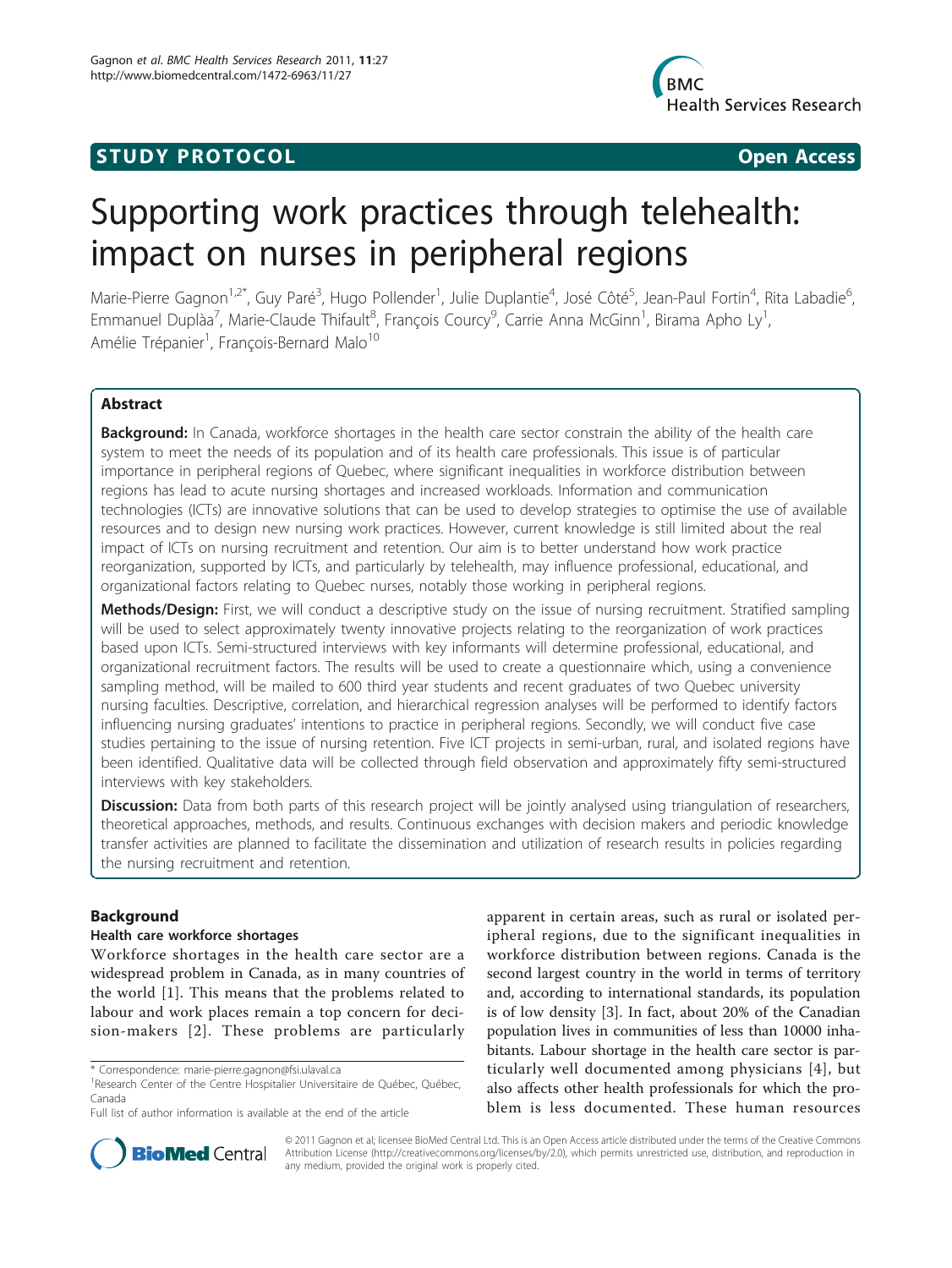problems are expected to become more problematic in the coming years. In the province of Quebec, the Ministry of Health and Social Services (French acronym: MSSS) estimates a current deficit of 3000 nurses, with an expected deficit increase to 10 000 in 2014 and to 17 000 in 2019 [[5](#page-7-0)]. The MSSS recently brought attention to the many symptoms of a profound malaise among care staff in the health system [[6](#page-7-0)]. The use of overtime and mandatory overtime are one of many significant symptoms attesting to the evident difficulties the health system faces in meeting care demands [[7\]](#page-7-0). Furthermore, health care labour shortages constrain the system's ability to respond to the needs of institutions, as well as to those of the population.

In Quebec, the services provided by the health and social service providers in a local health and social services network are coordinated by a local authority, called a Health and Social Services Centre (French acronym: CSSS). A CSSS is a multivocational institution operating local community service centres, residential and long-term care centres and, where applicable, a general and specialized hospital centre [[8](#page-7-0)]. The CSSS of many Quebec territories have been facing significant labour problems in the last years. Labour shortage problems are worrisome, due to the possible consequences they may have on access to health services. As well, they exert a direct pressure on existing professionals and can create dissatisfaction related to increased workloads [\[9](#page-7-0)]. A study conducted in May 2008 at a semi-urban CSSS reports that the large majority of employees perceived workforce management as very or quite problematic [[10\]](#page-7-0). As well, the available data on the staff turnover rate paints a worrisome, if not problematic, portrait. For example, over the past years, the semi-urban CSSS Haut-Richelieu-Rouville has faced a constant increase in cancer patients. Other factors, such as acute nursing shortages and recourse to the services of private agencies, have added to the problem. As such, it became crucial for the CSSS to review nursing practices in order to maximise the use of nursing competencies, all while improving the quality and accessibility of client care. A similar situation took place at the semi-urban CSSS Jardins-Roussillon, where a marked increase in home care needs and a continuous decrease in human resources created productivity problems and increased average delays in case management times.

In Quebec, in 2007, the MSSS established a working group on the nursing workforce to find concrete solutions to palliate the problems related to workforce shortages in this area [[7\]](#page-7-0). At the time of their meetings, the members of the working group identified possible reasons that incited nurses to leave the network to join private agencies. Two main reasons were reported: 1) the work hours were more attractive in private agencies; 2) public institutions often had a dysfunctional work organization [[7\]](#page-7-0). It is therefore important and timely to look for innovative solutions, particularly those proposed by the CSSS, and to develop strategies in order to optimise the use of available resources and to design new work practices [[2,11](#page-7-0)].

#### ICTs as an innovative solution

In Canada, as in other parts of the world, innovative strategies and solutions are put into place to optimise the use of available resources and to implement new work practices [\[11,12](#page-7-0)]. Among these solutions, information and communication technologies (ICTs) are often suggested as having a positive effect on recruitment and retention of staff [\[13](#page-7-0)-[15\]](#page-7-0). For instance, according to the MSSS, the health system computerization plan has become an essential tool to reinforce the quality of professional practice and the accessibility of health care and services [\[16](#page-7-0)].

ICTs, including telehealth, have the capacity to improve access at all levels of care for a large range of health conditions, offer patient-centred care at lower costs, increase the efficiency of clinical decision-making, and improve the efficacy of chronic health management [[17\]](#page-7-0). These technologies facilitate knowledge acquisition, transfer, and exchange, which can directly impact on many aspects related to the quality of health professionals' professional lives and their levels of work satisfaction [[13,15,18](#page-7-0)]. However, we know little about the impacts of these technologies on the attraction and retention of the health sector workforce in regions with fewer resources. Some studies have nonetheless shown that possibilities for advancement, continued education, and professional development were factors that could influence the retention of medical staff [[19-21](#page-7-0)]. For example, Bernardo et al. have demonstrated that their continuing education program (which included ICTs) involving nurses who had left their jobs had an impact on their return to work [[22,23](#page-7-0)]. While certain studies [[13,14](#page-7-0)] show that telehealth has a positive effect on many organizational, professional and educational factors that influence recruitment and retention, current knowledge is still limited about its real impact on recruitment and retention, as well as on health professionals' work [\[18,24\]](#page-7-0).

In sum, with the increasing implementation of different ICT applications in the Canadian health care system, their impact on work satisfaction and staff retention in the health care sector should be evaluated in a more systematic manner in order to inform health care sector decision-makers [\[18,24](#page-7-0)]. Consequently, the present project aims to better understand how work practice reorganization, supported by ICTs, and particularly by telehealth, may influence professional, educational, and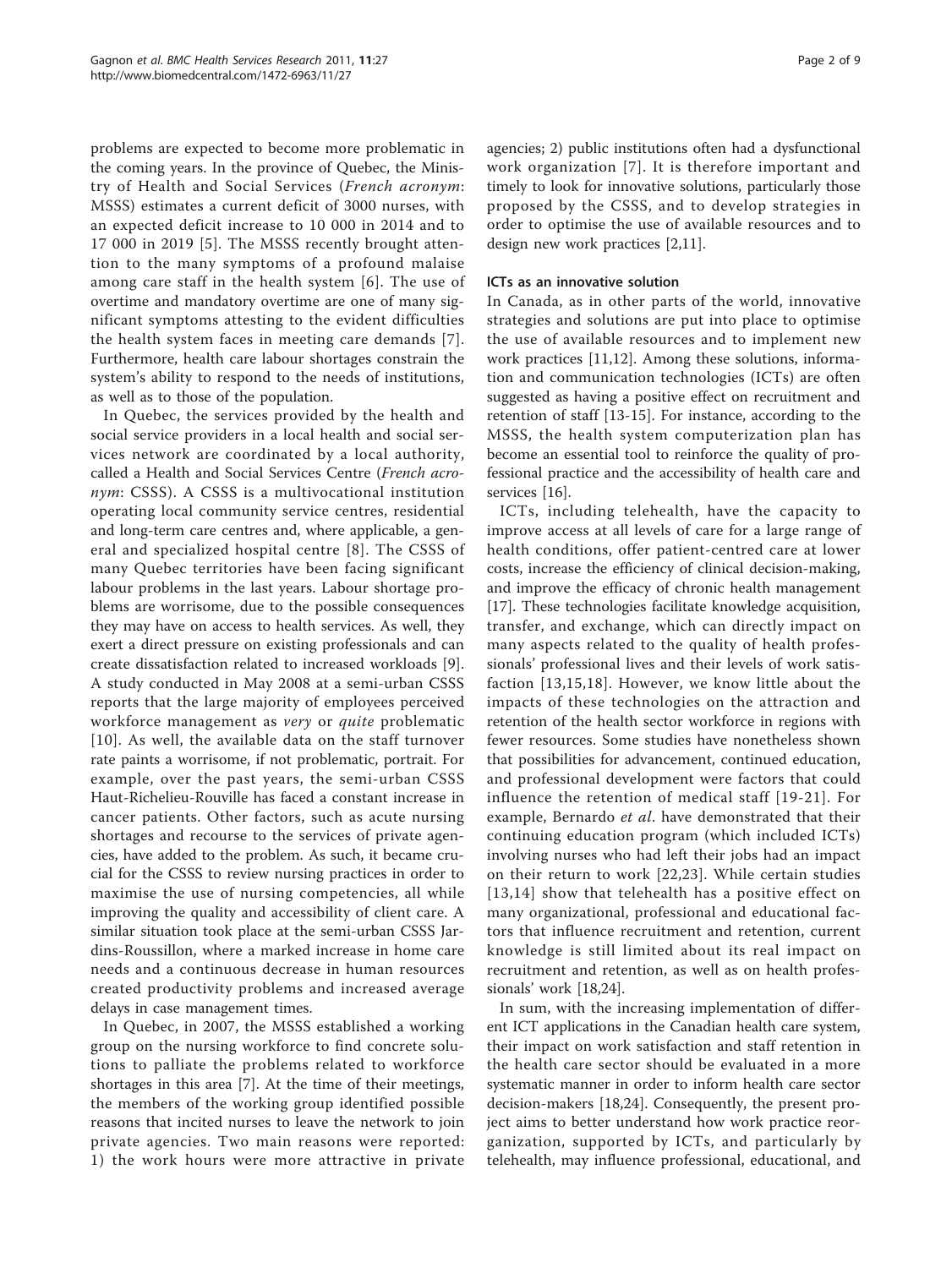organizational factors relating to Quebec nurses, notably those working in peripheral regions.

#### Project relevance

The training, planning and distribution of the workforce are among research priorities for health services in Canada [\[25\]](#page-7-0). This project corresponds to three of the priority research subject fields identified during the national consultation Listening for Direction III on issues related to health services and policies [\[2](#page-7-0)]: the workforce and the workplace, change management to improve practices and health, and emerging technologies. It also responds to the needs of decision-makers concerned by the workforce shortage in the health sector [[11,26\]](#page-7-0), particularly those of many Quebec CSSS facing the problem of human resources shortages. This project will enable, through the implementation of a solid and continuous partnership between researchers with complementary expertises and decision-makers and stakeholders with extended experience in their milieu, to produce knowledge directly useful for managing health care personnel. There is no doubt that this research directly addresses decision-makers' concerns as well as those of researchers in the area of health services, and is congruent with the objective of the Partnerships for Health System Improvement program, of which this project is part.

#### Goals and objectives

The present project aims to better understand the influence of telehealth on professional, educational, and organizational factors concerning nurses working in peripheral regions. According to recent data, these factors could have an influence on nurse recruitment and retention. As well, the project hopes to support the CSSS partners in the evaluation of new work practices related to ICTs and their impact on nurses in Quebec and, more particularly, those working in peripheral regions. This project therefore has two objectives: 1) Study how the use of ICTs in the reorganization of nursing work practices can influence recruitment and retention factors in peripheral regions; 2) Explore how the use of ICTs influences the quality of life at work, the continuity of services as well as continuing education and knowledge transfer opportunities, focusing particularly on five projects that reorganize nursing work practices using ICTs.

#### Theoretical framework

Table 1 presents the integrated theoretical framework that identifies telehealth-related factors which could influence the recruitment and retention of health professionals, inspired by the work of Fortin et al. [[13\]](#page-7-0). This framework identifies the possible effects of telehealth on many recruitment and retention factors. It presents the

#### Table 1 Recruitment and retention factors on which telehealth could have an effect

|      | <b>Organizational factors</b>                                                                            |
|------|----------------------------------------------------------------------------------------------------------|
|      | ✔ Counter work overload by (RC & RT):                                                                    |
|      | · Putting into place on-call systems                                                                     |
|      | · Stabilising services                                                                                   |
|      | √ Increased diversity of available care (RC & RT)                                                        |
|      | √ Stimulating work environment (RC & RT)                                                                 |
|      | <b>Professional factors</b>                                                                              |
|      | $\checkmark$ Access to the support of colleagues in large centres (RC & RT)                              |
|      | √ Decreased feeling of professional isolation (RC & RT)                                                  |
|      | √ Possibility to receive a second opinion (RC & RT)                                                      |
| (RC) | √ Better knowledge of remote medical teams through distance training                                     |
|      | ✔ Contacts between peers (RC & RT)                                                                       |
|      | √ Discussion about complex cases (RC & RT)                                                               |
|      | ✔ Decision-making support (RC & RT)                                                                      |
|      | <b>Educational factors</b>                                                                               |
|      | √ Increased access to continued education (RC & RT)                                                      |
|      | ✔ Updating knowledge (RT)                                                                                |
|      | ✔ Possibility to teach (RC)                                                                              |
| (RT) | √ Give recruits training better adapted to the needs of remote areas                                     |
|      | <b>NEGATIVE EFFECTS</b>                                                                                  |
|      | <b>Organizational factors</b>                                                                            |
|      | $\checkmark$ Justify the fact that physicians remain in large centres (RC)                               |
|      | √ Give perceptions of a staff shortage (RC)                                                              |
|      | √ An increase of heavy cases for remote areas (RC)                                                       |
|      | <b>Professional factors</b>                                                                              |
|      | √ Recruitment of people who do not have the necessary competencies<br>to practice in remote regions (RT) |
|      | <b>Educational factors</b>                                                                               |
|      | √ Limited off-site training (RC)                                                                         |

effects according to three categories of factors: organizational, professional, and educational.

The results collected in our previous work [[13](#page-7-0),[14,27,28](#page-7-0)] allow us use the model of Petterson and Arnetz 1997 [[29\]](#page-7-0) to consider the potential influence of telehealth on professional life quality factors. Based on this model, telehealth may influence factors associated with physicians' quality of life at work, through the following effects: 1) support professional competencies and development, by allowing knowledge update and a stimulating work environment; 2) reduce work tension, by facilitating access to a second opinion; 3) improve the organizational climate, through accessibility to the professional support of large centres and to team meetings; and 4) reduce the work load, by putting into place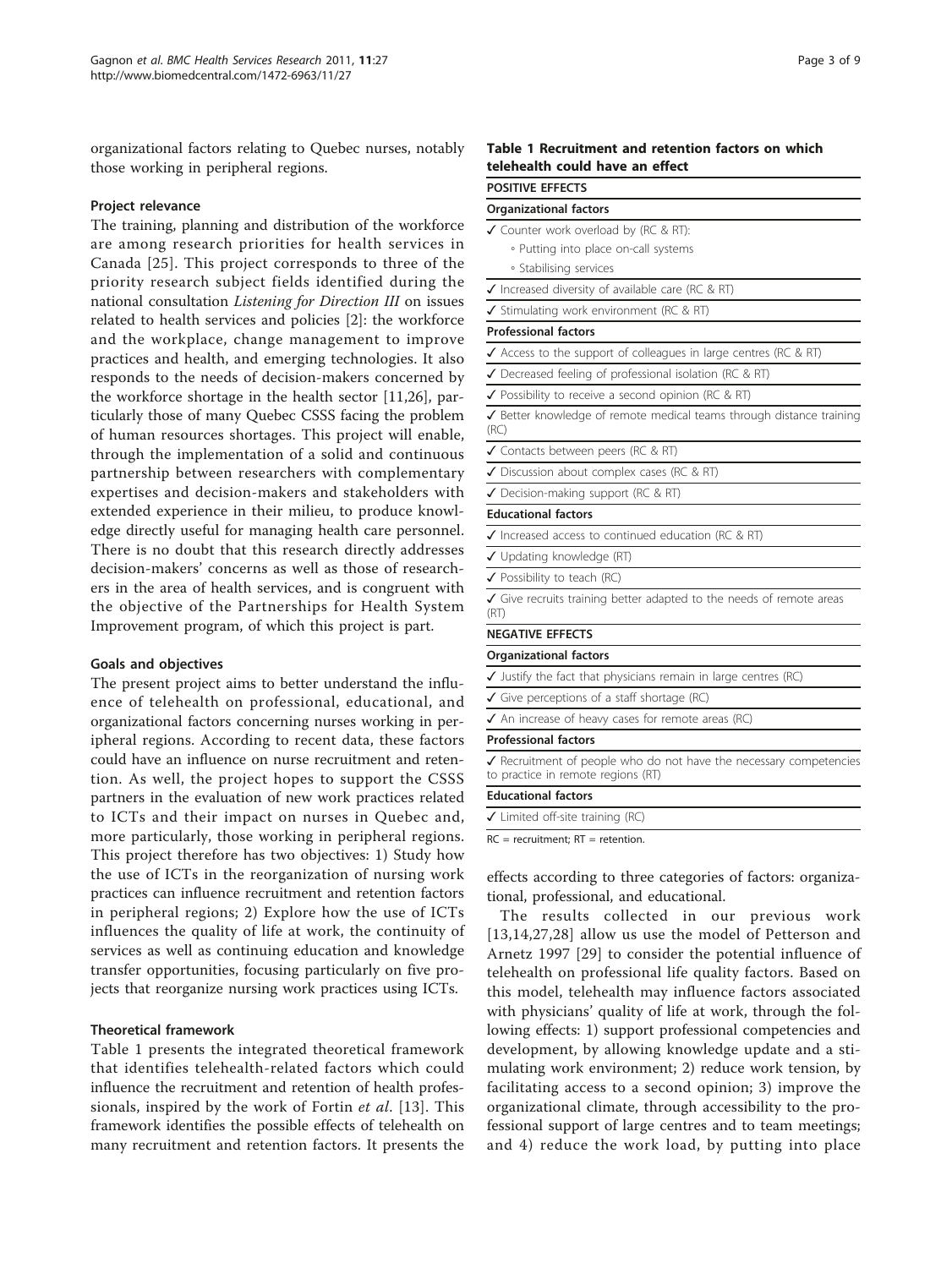home or regional care systems, and the stabilisation of services. In fact, many of the professionals that were interviewed highlighted the importance of work life quality for retention. In this regard, the most important factor identified by all data sources was workload.

As well, the information gathered by our previous work [[13,14](#page-7-0),[27,28](#page-7-0)] particularly highlights the potential of telehealth as a knowledge transfer tool. This knowledge transfer, from large centres to remote regions, allows health professionals to increase their access to continued education with the help of distance training. Distance training may also be done from remote regions to large centres, for example for resident training. This may contribute to better understanding remote teams and give potential recruits training that is better adapted to the practical needs of the region.

Lastly, telehealth may have an effect on the three types of continuity of care described by Haggerty et al. [[30](#page-7-0)]: informational, relational, and management. Telehealth may allow a specialist to obtain more complete information about his or her patient more quickly, and follow up when visiting the area (or vice-versa). This improves not only efficiency, but also relational continuity. Telehealth may also occasionally ensure certain support services (i.e. pathology) that would allow dependant services (i.e. surgery) to remain in place. It is important to remember that continuity of care reduces certain frustrations that can adversely affect physician retention. As well, we estimate that these findings can be applicable, in part, to the case of nurses working in peripheral regions. In the wake of the introduction of primary health care nurse practitioners (PHCNP) [[31\]](#page-7-0), it is important to see how nurses' work and the establishment of the role of PHCNPs may be supported by reorganization projects using ICTs.

#### Methods/Design

#### General research plan

A participatory research approach was chosen for this research project. This approach allows the issue of nursing workforce to be addressed from its internal social and historical contexts [\[32](#page-7-0)]. As such, each step will be taken with decision-makers and project collaborators, in an open and iterative manner, in order to ensure that the results are of use and accurately represent their reality. In doing this, this approach will take into account the needs of each interest group, respecting the specific context of the research [[33\]](#page-7-0).

#### Descriptive study on the issue of nursing recruitment

To meet the first objective, aiming to better understand how new work practices involving telehealth can influence nursing recruitment, a descriptive study will be carried out of innovative projects in Quebec relating to

the reorganization of work practices based upon ICTs. To do this, individual interviews with the Director of Nursing Services (DNS) and Director of Human Resources (DHR) of each CSSS will be undertaken. A general interview framework will guide the interview questions, however the questions may be adapted to the CSSS workforce situation and the nature of the work practice reorganization project. The factors that helped or hindered the recruitment of nurses will be explored. In total, approximately forty interviews will carried out.

However, the number of interviews may vary according to data saturation criterion [[34](#page-7-0)], that is the collection of a full spectrum of opinions. As this study is exploratory and descriptive, we are interested in identifying experiences from different types of regions (urban, peripheral, or remote). The MSSS will initially select among the 95 CSSS in Quebec, to identify those that received financing for an innovative project related to work practice reorganization using ICTs. Stratified sampling will be then used to select approximately twenty CSSS, who will be initially targeted. Next, the DNS and DHR of each selected CSSS will be contacted by the principal investigator and their participation will be solicited.

Before the interview, the participants must read and sign a consent form. The interviews will be approximately one hour in length and will be recorded with the participants' consent. The interviews will be transcribed verbatim and the content will be analysed using N\*Vivo software. Thematic content analysis will be done using methods described by Huberman and Miles [[35\]](#page-7-0), including codification, organization and treatment. Data codification will be based upon a conceptual model developed in connection with research team's previous work [[13,14](#page-7-0),[27](#page-7-0)]. The analyses will highlight the similarities and differences between the studied projects according to the different types of regions and technologies used. To ensure the internal validity of the analysis process, the codification of the interviews will be done independently by two of the team's researchers. The results will then be combined and a consensus will be reached as to the final codification. Afterward, the results will be validated with decision-makers and team collaborators.

The results of this first step will allow development of a questionnaire to analyse the influence of telehealth on professional, educational, and organizational factors associated with nursing recruitment as well as factors determining nursing graduates' and newly graduated nurses' intentions to practice in peripheral regions. The study of the intention to practice in a peripheral region will be based upon Ajzen's Theory of Planned Behavior (TPB) [[36](#page-7-0),[37\]](#page-7-0), a model that was previously applied for a similar study of medical residents [\[28\]](#page-7-0).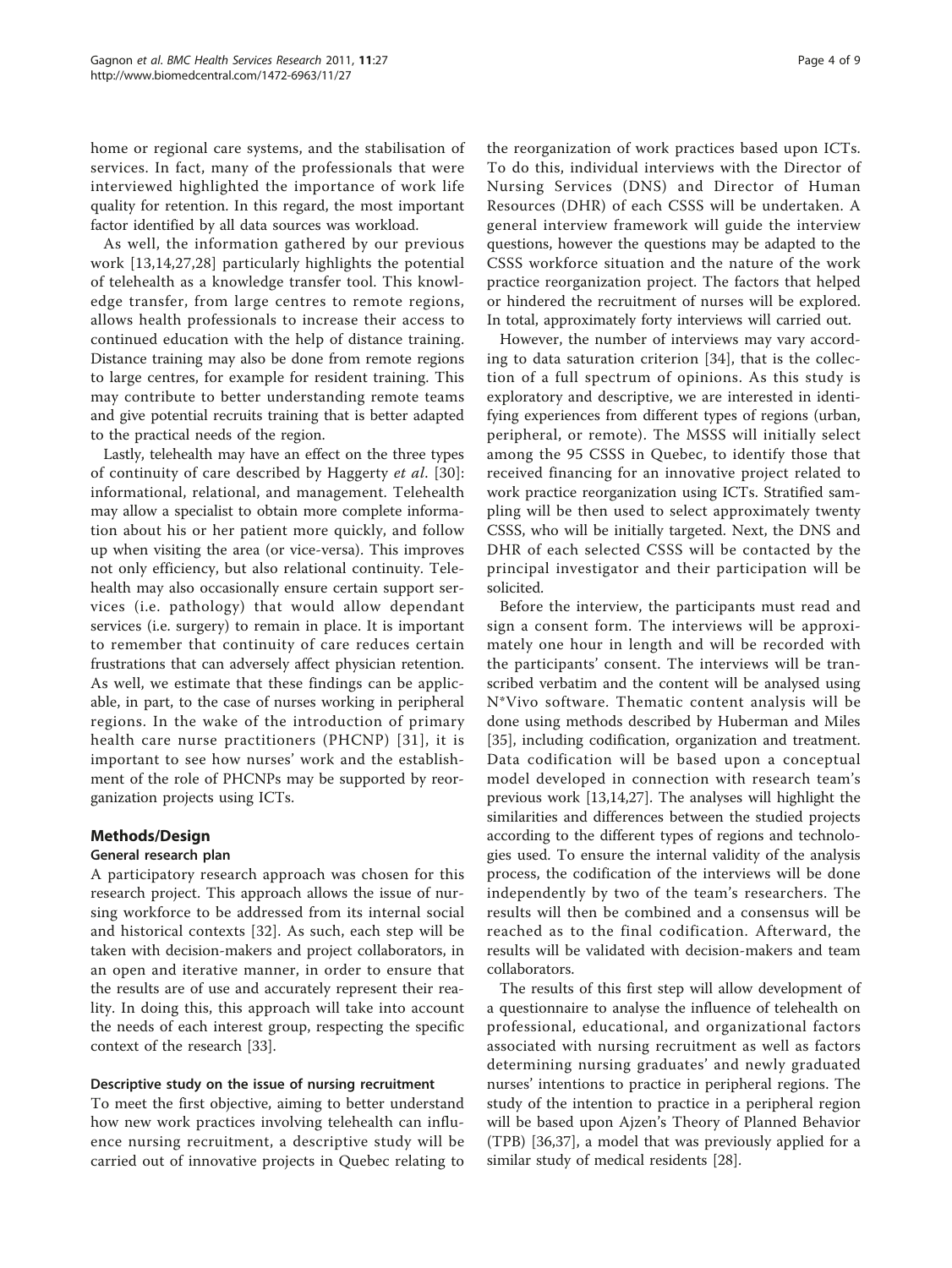The questionnaire development will comply with methodology proposed by Gagné and Godin [[38,39\]](#page-7-0). Adapting the questionnaire to the studied context is an essential research activity to ensure the cultural sensitivity of the study and its validity. For this reason, an anthropological etic-emic approach [\[40](#page-7-0)] will be used, as it allows for adapting theoretical constructs to content specific to the studied population. The wording of the questions will follow the theoretical consensus on prediction models [\[41\]](#page-7-0). The questions will be created based upon the categories of the systematic review (etic dimension). Qualitative analyses will be done to extract elements to answer each question. Next, the identified themes will allow us to classify the answers gathered. The frequency of each theme will be compiled in order to identify the salient beliefs held by the population (emic dimension). The analysis will be carried out independently by two people. The results will then be compared to identify a final consensus. The identified beliefs will be used to prepare the final questionnaire. The internal consistency of the theoretical constructs and the temporal stability of their measurement will be verified using the test-retest method. To do this, 10 nurses will complete the questionnaire twice in at an interval of two weeks. The internal consistency will be evaluated using Cronbach's alpha [\[42](#page-7-0)], and the temporal stability using the intraclass correlation coefficient [\[43\]](#page-7-0). A final version of the questionnaire will be produced on the basis of the test-retest results.

The final questionnaire will be distributed to third year students as well as students who graduated during the previous year of from the nursing programs at Université Laval and Université de Montréal. As this is an exploratory study aiming to validate a theoretical model, the goal of the survey is not to generalize the results. As such, convenience sampling among nursing students will be done at the Faculties of Nursing, to which the researchers are affiliated. A letter will be sent to all students to notify them of the study and to solicit their participation by filling out the enclosed questionnaire. The letter will indicate that completing the questionnaire means implied consent to participate in the study. Approximately 600 questionnaires will be distributed and we estimate a response rate of 50%. Consequently, we plan to collect around 300 completed questionnaires, which will allow for adequate statistical significance. In fact, according to Cohen's formulas [\[44\]](#page-7-0), a sample of 160 is sufficient to detect the effect of two groups of variables on the dependant variable: the first group will formed by three TPB variables ( $\mathbb{R}^2$  equal to 0.10); the second group will be composed of five additional variables with an increase to  $R^2$  equal to 0.02 (alpha = 0.05 and a power of 0.80 for both groups of variables).

The data will be compiled and analysed using SPSS software. First, descriptive analyses of the variables will be done for all variables. Then correlation analyses will be done for theoretical variables. Chi-square analyses will verify the association between the intention to practice in peripheral regions and socioeconomic and educational variables (age, gender, region of origin, spouse's region of origin, type of study program, practicum in a peripheral region) derived from the literature on aspects related to health professional recruitment, forming the control variables. Finally, hierarchical regression analyses will be done to evaluate the influence of the TPB variables on the intention to practice in peripheral regions, as well as the impact of the control variables on this intention. More in-depth analyses (for example, structural equation modeling) could be done according to the relationships discovered between the collected variables.

#### Case studies pertaining to the issue of nursing retention

We chose a multiple case study approach, selecting five CSSS in peripheral regions as the studied cases. A case study is an appropriate strategy as it allows us to study a complex phenomenon in a global manner, by situating it in its social, political and historical context [\[45](#page-7-0)]. This method has previously been used to analyse the use of research results in decision-making about health services [[46\]](#page-7-0). A case study allows for in-depth analysis of the dynamics associated with the use of telehealth as a new nursing work practice. As well, inter-case allows for rigorous analyses, by allowing for confirmation of hypotheses or the proposal of alternative explanations for a phenomenon [[47](#page-7-0)]. Five CSSS gave their endorsement to the project. The five projects presented below represent the analysed cases.

The first case, at a semi-urban CSSS, has a work practice reorganization project aiming to improve the access to and frequency of services for clients with chronic obstructive pulmonary disease (COPD) by introducing a remote patient monitoring (RPM) project. More precisely, the project seeks to optimise the roles and responsibilities of participants in the continuum of care, in order to maximise work organization. 2- The second case, at another semi-urban CSSS, implanted a work practices reorganization project to support the mobility of home support nurses, including the introduction of a software program, in order to respond to an increased number of cancer patients and an acute shortage of nursing resources. The project, initiated in 2007, principally aimed to introduce a computerized tool for care planning (SyMO) which gives a general overview of clientele profiles, their needs and priority interventions, up to date in real time. This care tool enables the improvement of the quality, the accessibility and the continuity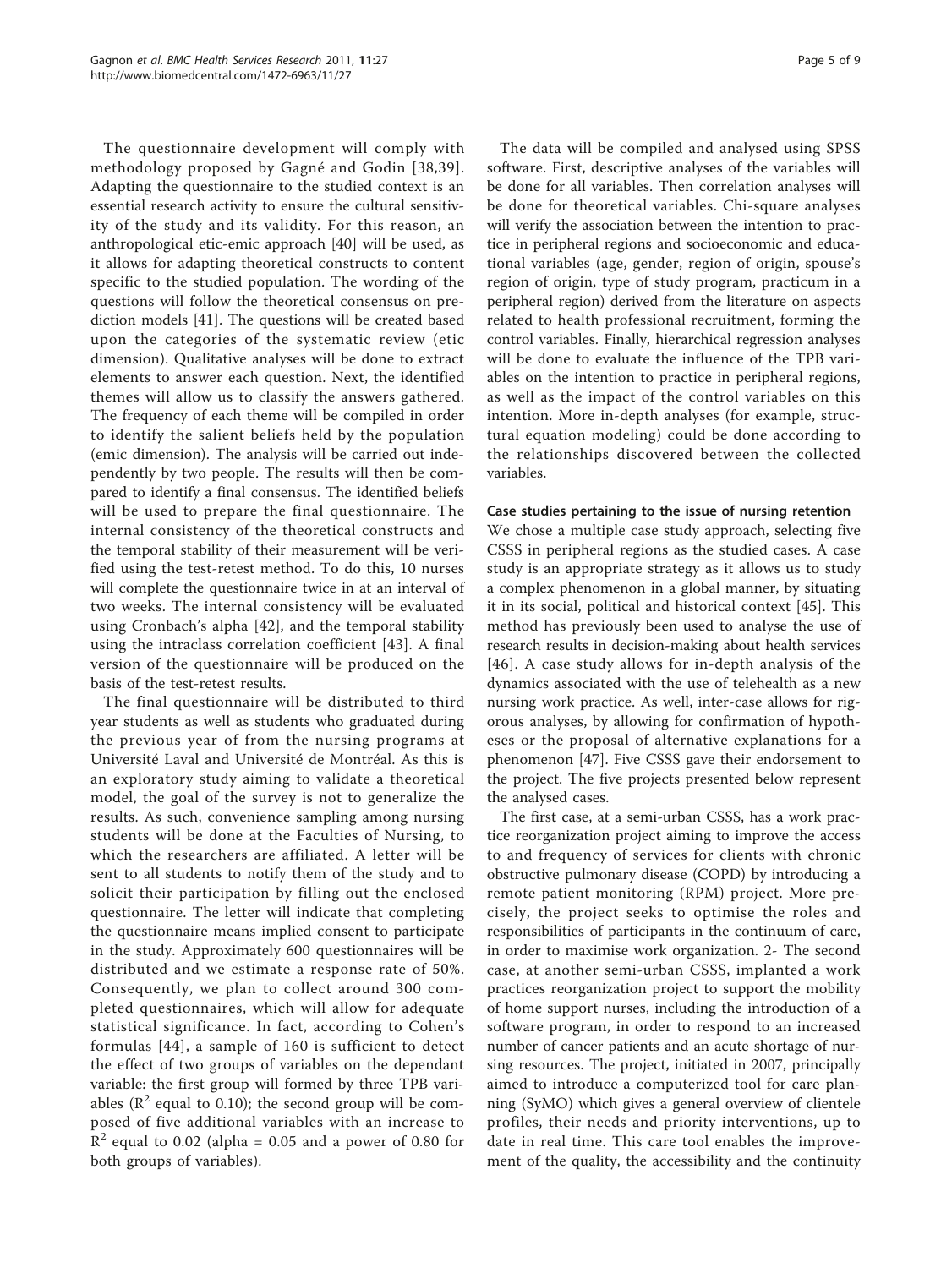of services, facilitates communication between different professionals, and offers better coordination of interventions, taking into account the rapidly evolving clientele. The new tool facilitates work organization and allows for increased time with clients at home, owing to the streamlining of administrative and secretarial tasks performed by nurses as well as to the availability of an important source of care protocols, facilitating interventions. This pilot project conducted by the Oncology and Palliative Care Unit is now being extended to other sectors of home care within the CSSS. 3- The third case, at a different semi-urban CSSS, currently has a work reorganization project aiming to improve the access of home care services on the basis of the available human, financial, and technological resources available. This is a complex operation of work reorganization based upon the introduction of new computer tools better aligned with new nursing practices (for example, the therapeutic nursing plan). In total, the project concerns more than 100 nurses spread across three establishments. 4- The fourth case study, at a rural CSSS, focuses on a work practices reorganization project aiming to improve the quality and accessibility of health care. The project offers, with the help of telehealth, distance primary health care to the 14 000 residents spread over an immense territory of 19 000 km. In this project, the doctor, who is many kilometres away from the patient, uses the "hands" of a nurse and the "eyes" of adapted instruments. 5- Finally, contacts were established with an isolated CSSS, which has a work practices reorganization project using information technologies to offer distance training for nurses.

Semi-structured interviews with key stakeholders, including regional leaders, managers and nurses, as well as field observation will constitute the principal sources of data in order to well document each case. The respondents will be identified by the contact network method [[48\]](#page-7-0) and will be invited to participate in the project. A total of 10 interviews per case are expected, but this number could be lower or higher according to the data saturation criteria [[34\]](#page-7-0). An important element to consider in selecting key contacts will be the representation of a full range of viewpoints, that is the inclusion of participants representing all stakeholders involved in the development of the work reorganization project. Before proceeding to the selection of potential participants, it is necessary to first identify different groups affected directly or indirectly by the introduction of these projects. The chosen participants must read and sign a consent form before the interview. The interviews, approximately one and a half hours in length, will be recorded and transcribed verbatim.

The collected data will be analysed qualitatively using the N\*Vivo software. An iterative analysis method will be used as the categories for analysis will first be determined by concepts from our team's previous studies [[13,14,27](#page-7-0)], but could be readjusted in relation to interactions during the course of the research [[34\]](#page-7-0). The first interviews will be coded independently by two researchers and will be presented to the other members of the team to reach a consensus on the final codification method to be used for all interviews. As well, the analysis framework will be validated through a participative process by decision-makers and project collaborators, in order to ensure its pertinence [\[47](#page-7-0)] and to encourage stakeholders' ownership of the results and of the research steps [[29](#page-7-0)]. These analyses will identify differences and similarities between cases and highlight the principal effects of ICT introduction on the factors associated with nursing retention in peripheral regions.

#### Analyses

The data relating to the two study objectives will be jointly analysed using triangulation of researchers, theoretical approaches, methods, and results [[49\]](#page-7-0). The combination of qualitative and quantitative approaches helps better evaluate the impact that telehealth, as a new work practice, has on factors related to recruitment and retention, contributing to a deeper understanding of the issue [[50,51](#page-7-0)]. The triangulation of the results will build upon the team's previous projects. It will allow identification of professional, educational, and organizational factors related to telehealth that could have an effect on recruitment and retention.

#### Linking mechanisms with knowledge users and decisionmakers

Knowledge translation (KT) is defined as a continuous exchange process between knowledge producers and users to promote ethical knowledge use [\[12,](#page-7-0)[52\]](#page-8-0). According to a review of factors determining knowledge translation in decision-making [[53](#page-8-0)], the two elements most associated with the use of knowledge from research results are the timeliness of the scientific findings and the relationships between the researchers and decisionmakers. This is why this project favours an iterative approach, where each research step will be validated by decision-makers to ensure that the research results will be useful for future decision-making [[53](#page-8-0),[54](#page-8-0)].

With the same goal of ensuring the relevance of this study and the use of its findings [[55\]](#page-8-0), the team is formed of decision-makers, researchers, and collaborators (knowledge users). The relationships between the team members are already established. Two one-day meetings were held in order to determine decisionmakers' needs regarding the research and to establish partnerships between decision-makers and researchers. Incidentally, the majority of the decision-makers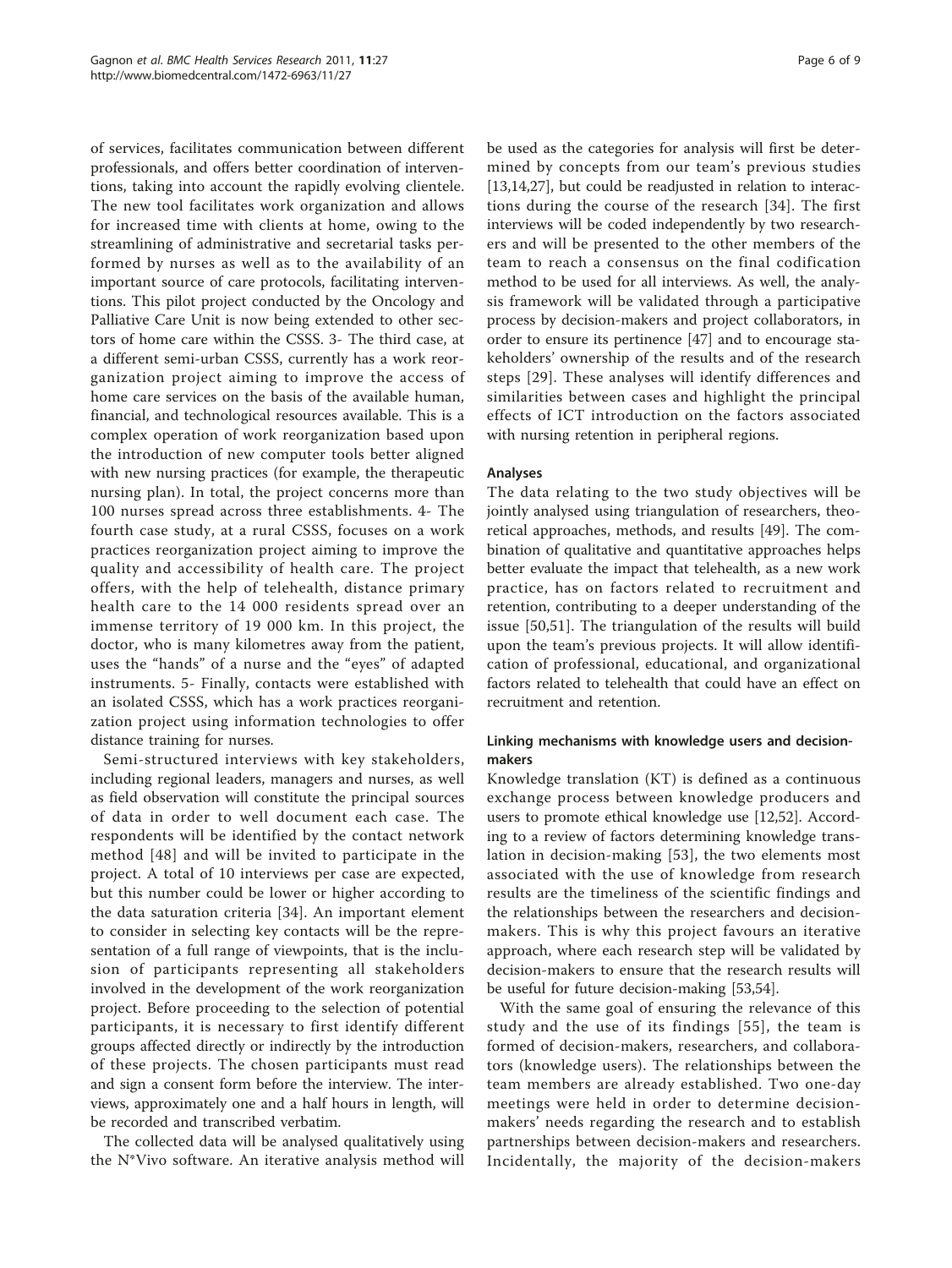involved in this project have already collaborated with a number of other projects involving the team's researchers.

Six other meetings between researchers, decisionmakers, and users are anticipated throughout the project [[56\]](#page-8-0). The results of each step of the research will be discussed at these meetings to ensure understanding and pertinence for decision-makers. As well, the meetings will allow for the research activities to be adjusted according to the needs and comments of decisionmakers and collaborators. The meetings will encourage commitment to and ownership of the research results. Finally, a monthly report will be sent by email to all members of the team, including decision-makers, in order to keep them up to date on the project's advancement and any changes to its progress.

It is important to note that the research team was established to ensure the relevance of the study and the use of its results [[55\]](#page-8-0). As such, its members include decision-makers and knowledge users directly involved in the search for solutions to workforce-related problems.

#### Knowledge translation plan

The end-of-grant knowledge translation of the project has three objectives: 1) Ensure that our findings and recommendations correspond to the needs of local decision-makers and to the realities of health professionals; 2) Allow for the use of our results and recommendations by decision-makers across the province of Quebec and eventually in other Canadian jurisdictions; 3) Have our results validated by the international scientific community.

For the first objective, the intended audience will be the health care professional associations, the CEOs and the DHRs of health care organisations in the region. The participation of decision-makers in the dissemination of the results at this level is essential as many studies have shown the importance of key stakeholders in knowledge translation [[56](#page-8-0)]. The results will also be shared at meeting with representatives of the professional associations and unions of the CSSS that are part of the project. These meetings are important because the union representatives are particularly sensitive to labour issues. Also, these meetings aim to be interactive in order to ensure that the recommendations take into account the perceptions of groups representing health professionals. Following these meetings, key messages will be sent to the newspapers of different professional associations and unions. As well, a presentation of the results and recommendations will be done at a meeting of the Regional Table of CEOs and DHR.

For the second objective, involving decision-makers across the province of Quebec and of Canada, activities

will first target the Health and Social Services Agencies (French acronym: ASSS) of Quebec. A non-technical language report which follows the 1-3-25 format, considered an efficient way to reach decision-makers [[57](#page-8-0)], will be sent to the DHR and CEO of each ASSS and the MSSS. After this mailing, we will invite the Directors of each ASSS and the MSSS to meet with the team in order to present to them the results and recommendations. As well, results will be presented at events involving clinicians and managers. In order to reach Canadian decision-makers, key messages will be translated and sent to different Canadian newspapers and we will prepare information letters for specific audiences, such as the newsletter of the Canadian Medical

Lastly, for the third objective of the knowledge translation plan, the results will be published in scientific journals with high impact factors. The results will be presented at the annual congress of the Latin Association for Health Systems Analysis, where a session on the workforce and ICTs will be proposed. To ensure that the three KT objectives are reached, a short questionnaire on the quality of the presentations and the intentions to use the results will be distributed to attendees at the end of each presentation. This questionnaire will be adapted from psychosocial theories to explain knowledge use behaviour [[37](#page-7-0)[,58\]](#page-8-0). The results of this evaluation will allow adjustment of the KT plan according to the needs of different audiences.

#### Acknowledgements

Association.

This study is funded by the Canadian Institutes of Health Research (CIHR) (grant #200911PHE-217005-PHE-CFBA-111141). MPG has received a New Investigator career grant from the CIHR (grant # 200609MSH-167016-HAS-CFBA-111141) to support her research program on effective e-health implementation.

#### Author details

<sup>1</sup> Research Center of the Centre Hospitalier Universitaire de Québec, Québec, Canada. <sup>2</sup> Faculty of Nursing Sciences, Université Laval, Québec, Canada.<br><sup>3</sup> Department of Information Technology Management, Hautes Études. <sup>3</sup>Department of Information Technology Management, Hautes Études Commerciales (HEC) Montréal, Canada. <sup>4</sup> Department of Social and Preventive Medicine, Faculty of Medicine, Université Laval, Québec, Canada. <sup>5</sup>Faculty of Nursing Sciences, Université de Montréal, Montréal, Canada. <sup>6</sup>Centre de Santé et de Services sociaux du Grand-Littoral, Lévis, Canada. 7Faculty of Education, University of Ottawa, Ottawa, Canada. <sup>8</sup>School of Nursing University of Ottawa, Ottawa, Canada. <sup>9</sup>Department of Psychology, Faculty of Human Sciences, Université de Sherbrooke, Sherbrooke, Canada. <sup>10</sup>Department of Industrial Relations, Faculty of Social Sciences, Université Laval, Québec, Canada.

#### Authors' contributions

MPG, HP, and JD drafted the study protocol. CAM translated and adapted the protocol for publication. All authors critically revised and approved the final manuscript.

#### Competing interests

The authors declare that they have no competing interests.

Received: 11 October 2010 Accepted: 4 February 2011 Published: 4 February 2011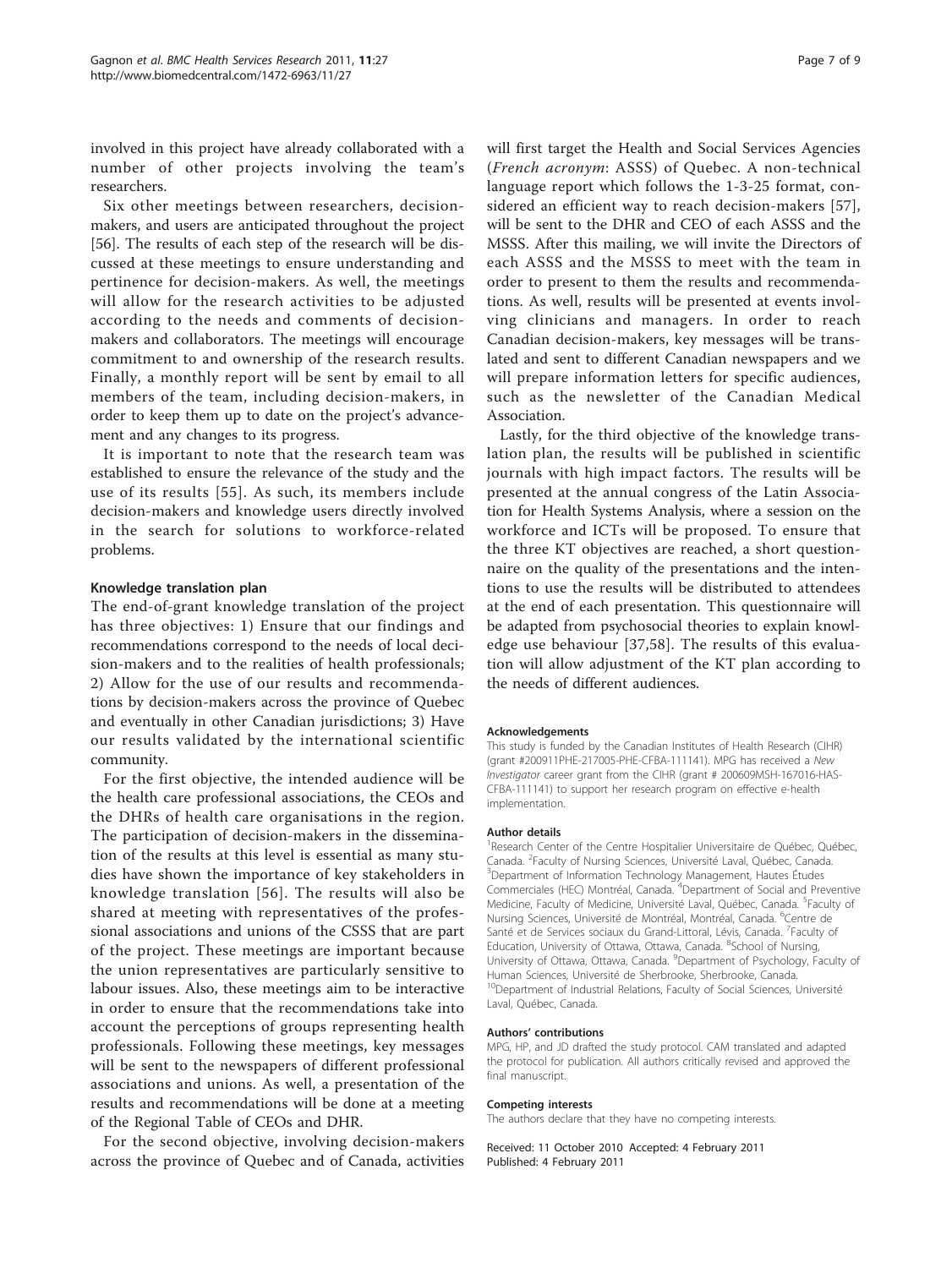#### <span id="page-7-0"></span>References

- 1. Task Force Two: A Physician Human Resource Strategy for Canada: Final report. The Government of Canada and the Medical Community: Ottawa; 2006.
- 2. Canadian Health Services Research Founfation and CIHR-IHSPR: Listening for Direction III in National consultation on health services and policy issues for 2007-2010. 2008 [<http://www.cihr-irsc.gc.ca/e/34591.html>].
- 3. Goertzen J: [The four-legged kitchen stool. Recruitment and retention of](http://www.ncbi.nlm.nih.gov/pubmed/16190165?dopt=Abstract) [rural family physicians.](http://www.ncbi.nlm.nih.gov/pubmed/16190165?dopt=Abstract) Canadian Family Physician 2005, 51:1181-3, 1184-6.
- 4. Wranik D: [Health human resource planning in Canada: a typology and](http://www.ncbi.nlm.nih.gov/pubmed/17931737?dopt=Abstract) [its application.](http://www.ncbi.nlm.nih.gov/pubmed/17931737?dopt=Abstract) Health Policy 2008, 86(1):27-41.
- 5. Émond J-G, Pettigrew J, Côté C, Lalancette J, Sasseville DL, Mageau A, Munger A, Plourde C, Racete L: Devenir un GMF: Guide d'accompagnement. Ministère de la santé et des services sociaux: Québec; 2005.
- Direction générale du personnel réseau et ministériel and MSSS: Enjeux des ressources humaines en regard de la pénurie de main-d'oeuvre en soins infirmiers dans le réseau de la santé et des services sociaux. 2007.
- Girard F: Table nationale de concertation sur la main d'oeuvre en soins infirmiers. Ministère de la santé et des services sociaux du Québec: Québec; 2008.
- Ministère de la Santé et des Services sociaux: Loi sur les services de santé et des services sociaux. Assemblée nationale: Québec [\[http://www2.](http://www2.publicationsduquebec.gouv.qc.ca/dynamicSearch/telecharge.php?type=2&file=/S_4_2/S4_2.html) [publicationsduquebec.gouv.qc.ca/dynamicSearch/telecharge.php?](http://www2.publicationsduquebec.gouv.qc.ca/dynamicSearch/telecharge.php?type=2&file=/S_4_2/S4_2.html) [type=2&file=/S\\_4\\_2/S4\\_2.html](http://www2.publicationsduquebec.gouv.qc.ca/dynamicSearch/telecharge.php?type=2&file=/S_4_2/S4_2.html)].
- 9. Sullivan P: [Concerns about size of MD workforce, medicine](http://www.ncbi.nlm.nih.gov/pubmed/10497616?dopt=Abstract)'s future [dominate CMA annual meeting.](http://www.ncbi.nlm.nih.gov/pubmed/10497616?dopt=Abstract) Canadian Medical Association Journal 1999, 161:561-2.
- 10. Axiome: Rapport d'enquête. Hôtel-Dieu de Lévis. Horizon 2011. 2008.
- 11. Chodos H: Examen du système de santé au Québec (la commission Clair). 2001 [\[http://dsp-psd.tpsgc.gc.ca/Collection-R/LoPBdP/BP/prb0037-f.](http://dsp-psd.tpsgc.gc.ca/Collection-R/LoPBdP/BP/prb0037-f.htm) [htm](http://dsp-psd.tpsgc.gc.ca/Collection-R/LoPBdP/BP/prb0037-f.htm)].
- 12. Fondation canadienne de la recherche sur les services de santé: Glossaire, échange de connaissances 2008 [\[http://www.chsrf.ca/ecus/glossary\\_f.php\]](http://www.chsrf.ca/ecus/glossary_f.php).
- 13. Fortin JP, Landry R, Gagnon MP, Duplantie J, Bergeron R, Galarneau Y, Cloutier A, Houde C, Poirier C: La télésanté: une stratégie pour soutenir la pratique des médecins en régions éloignées. Rapport de recherche Fondation canadienne de recherche sur les services de santé; 2006.
- 14. Gagnon MP, Duplantie J, Fortin JP, Landry R: [Exploring the effects of](http://www.ncbi.nlm.nih.gov/pubmed/17217534?dopt=Abstract) [telehealth on medical human resources supply: a qualitative case study](http://www.ncbi.nlm.nih.gov/pubmed/17217534?dopt=Abstract) [in remote regions.](http://www.ncbi.nlm.nih.gov/pubmed/17217534?dopt=Abstract) BMC Health Serv Res 2007, 7:6.
- 15. Watanabe M, Jennett P, Watson M: [The effect of information technology](http://www.ncbi.nlm.nih.gov/pubmed/10628013?dopt=Abstract) [on the physician workforce and health care in isolated communities: the](http://www.ncbi.nlm.nih.gov/pubmed/10628013?dopt=Abstract) [Canadian picture.](http://www.ncbi.nlm.nih.gov/pubmed/10628013?dopt=Abstract) Journal of Telemedicine and Telecare 1999, 5(Suppl 2): S11-9.
- 16. Ministère de la Santé et des Services sociaux: Rapport annuel de gestion 2006-2007. Présenté au gouvernement du Québec; 2007.
- 17. Bashshur RL, Shannon GW, Krupinski EA, Grigsby J, Kvedar JC, Weinstein RS, Sanders JH, Rheuban KS, Nesbitt TS, Alverson DC, Merrell RC, Linkous JD, Ferguson AS, Waters RJ, Stachura ME, Ellis DG, Antoniotti NM, Johnston B, Doarn CR, Yellowlees P, Normandin S, Tracy J: [National Telemedicine](http://www.ncbi.nlm.nih.gov/pubmed/19534591?dopt=Abstract) [Initiatives: Essential to Healthcare Reform.](http://www.ncbi.nlm.nih.gov/pubmed/19534591?dopt=Abstract) Telemedicine and E-Health 2009, 15(6):600-610.
- 18. Sargeant J, Allen M, Langille D: [Physician perceptions of the effect of](http://www.ncbi.nlm.nih.gov/pubmed/15068644?dopt=Abstract) [telemedicine on rural retention and recruitment.](http://www.ncbi.nlm.nih.gov/pubmed/15068644?dopt=Abstract) Journal of Telemedicine and Telecare 2004, 10(2):89-93.
- 19. Bilodeau H, Leduc N: Recension des principaux facteurs d'attraction, d'installation et de maintien des médecins en régions éloignées. Cah Socio Démo Méd 2003, XXXXIIIème année(3):485-504.
- 20. Nestman NA, ed: The retention of physicians in rural areas: the case of Nova Scotia. IRC Press, Industrial relations centre, Queen's University, Ontario; 1998.
- 21. Wolf AM: Recruitment of medical practitioners to rural areas: A practical approach from the coalface. Austr Health Rev 1997, 20(2):4-12.
- 22. Bernardo LM, Burns HK, Hoffmann R, Dailey J, Hornyak T: [The fast track](http://www.ncbi.nlm.nih.gov/pubmed/18845364?dopt=Abstract) [back to registered nurses employment.](http://www.ncbi.nlm.nih.gov/pubmed/18845364?dopt=Abstract) Nurse Education Today 2009, 29(1):124-127.
- 23. Burns HK, Sakraida TJ, Englert NC, Hoffmann RL, Tuite P, Foley SM: [Returning Nurses to the Workforce: Developing a Fast Track Back](http://www.ncbi.nlm.nih.gov/pubmed/16879147?dopt=Abstract) [Program.](http://www.ncbi.nlm.nih.gov/pubmed/16879147?dopt=Abstract) Nursing Forum 2006, 41(3):125-132.
- 24. Russel J: [How technology solutions can impact nursing retention.](http://www.ncbi.nlm.nih.gov/pubmed/18616057?dopt=Abstract) Nursing Economics 2008, 26(3):188-90.
- 25. Dault M, Lomas J, Barer M: Listening for Direction II, National consultation on health services and policy issues for 2004-2007. CHSRF, IHSPR et al.: Ottawa; 2004.
- 26. Romanow RJ: Building on Values: The Future of Health Care in Canada -Final Report. Commission on the Future of Health Care in Canada.: Ottawa; 2002.
- 27. Duplantie J, Gagnon MP, Fortin JP, Landry R: [Telehealth and the](http://www.ncbi.nlm.nih.gov/pubmed/17229362?dopt=Abstract) [recruitment and retention of physicians in rural and remote regions: a](http://www.ncbi.nlm.nih.gov/pubmed/17229362?dopt=Abstract) [Delphi study.](http://www.ncbi.nlm.nih.gov/pubmed/17229362?dopt=Abstract) Can J Rural Med 2007, 12(1):30-6.
- 28. Gagnon MP, Fortin JP, Landry R: [Telehealth to support practice in remote](http://www.ncbi.nlm.nih.gov/pubmed/16149890?dopt=Abstract) [regions: a survey among medical residents.](http://www.ncbi.nlm.nih.gov/pubmed/16149890?dopt=Abstract) Telemed J E Health 2005, 11(4):442-50.
- 29. Greene J: Stakeholder participation in evaluation design: Is it worth the effort? Evaluation and Program Planning 1987, 10:379-94.
- 30. Haggerty JL, Reid RJ, Freeman GK, Starfield BH, Adair CE, McKendry R: [Continuity of care: a multidisciplinary review.](http://www.ncbi.nlm.nih.gov/pubmed/14630762?dopt=Abstract) BMJ 2003, 327(7425):1219-1221.
- 31. Ministère de la Santé et des Services Sociaux: La main-d'oeuvre infirmière de formation universitaire au Québec. Orientations ministérielle. Gouvernement du Québec: Québec; 2004.
- 32. Green LW, George MA, Daniel M, Frankish CJ, Herbert CJ, Bowie WR, et al: Study of participatory research in health promotion. Ottawa: Royal Society of Canada; 1994.
- 33. Weiss CH: Improving the linkage between social research and public policy in Knowledge and policy: The uncertain connection.Edited by: Lynn LE. National Academy of Sciences: Washington, DC; 1978:23-81.
- 34. Glaser B, Strauss A: The discovery of grounded theory: Strategies for qualitative research. New York:: Aldine Publishing Company; 1967.
- 35. Huberman AM, Miles MB: Qualitative data analysis: An expanded sourcebook. Thousand Oaks: Sage Publications; 1994.
- 36. Ajzen I: From intentions to actions: A theory of planned behavior. In Action-control:from cognition to behavior. Edited by: Kulh J, Beckman J. Springer: Heildelberg; 1985:11-39.
- 37. Ajzen I: The theory of planned behavior. Organ Behav Hum Decis Process 1991, 50:179-211.
- 38. Gagné C, Godin G: Les théories sociales cognitives: Guide pour la mesure des variables et le développement de questionnaire. Faculté des sciences infirmières, Université Laval: Sainte-Foy; 1999.
- 39. Godin G, Kok G: [The theory of planned behavior: a review of its](http://www.ncbi.nlm.nih.gov/pubmed/10163601?dopt=Abstract) [applications to health-related behaviors.](http://www.ncbi.nlm.nih.gov/pubmed/10163601?dopt=Abstract) American Journal of Health Promotion 1996, 11(2):87-98.
- 40. Pelto PJ: Anthropological Research: The structure of inquiry. New York: Harper Row; 1970.
- 41. Fishbein M, Bandura A, Triandis HC, Kanfer FH, Becker MH, Middlestadt SE: Factors influencing behavior and behavior change. Final Report, Theorist's workshop. National Institute of Mental Health, Bethesda; 1992.
- 42. Cronbach LJ: Coefficient alpha and the internal structure of tests. Psychometrika 1951, 16:297-334.
- 43. Shrout PE, Fleiss JL: [Intraclass correlations: Uses in assessing rater](http://www.ncbi.nlm.nih.gov/pubmed/18839484?dopt=Abstract) [reliability.](http://www.ncbi.nlm.nih.gov/pubmed/18839484?dopt=Abstract) Psychological Bulletin 1979, 86(2):420-8.
- 44. Cohen J: Statistical power analysis for the behavioral sciences.Edited by: Hillsdale NJ. Lawrence Erlbaum Associates Publishers; , 2 1988:.
- Yin RK: Applications of case study research. Applied Social Research Methods Series. Newbury Park (CA): Sage Publications; 199334.
- 46. Elliott H, Popay J: [How are policy makers using evidence? Models of](http://www.ncbi.nlm.nih.gov/pubmed/10818123?dopt=Abstract) [research utilisation and local NHS policy making.](http://www.ncbi.nlm.nih.gov/pubmed/10818123?dopt=Abstract) Journal of Epidemiology and Community Health 2000, 54(6):461-8.
- 47. Stake RE: The Art of Case Study Research. Thousand Oaks: Sage Publication; 1995.
- 48. Morse JM: Designing funded qualitative research. In Handbook of qualitative research. Edited by: Denzin NK, Lincoln YS. Sage Publications: Thousand Oaks: 1994.
- 49. Denzin NK: The research act: A theoretical introduction to sociological methods. Englewook Cliffs, NJ: Prentice Hall, 3 1989.
- 50. Ammenwerth E, Iller C, Mansmann U: [Can evaluation studies benefit from](http://www.ncbi.nlm.nih.gov/pubmed/12909175?dopt=Abstract) [triangulation? A case study.](http://www.ncbi.nlm.nih.gov/pubmed/12909175?dopt=Abstract) Int J Med Inform 2003, 70(2-3):237-48.
- 51. Kaplan B, Duchon D: Combining qualitative and quantitative methods in information systems research: A case study. MIS Quarterly 1988, 12:571-86.